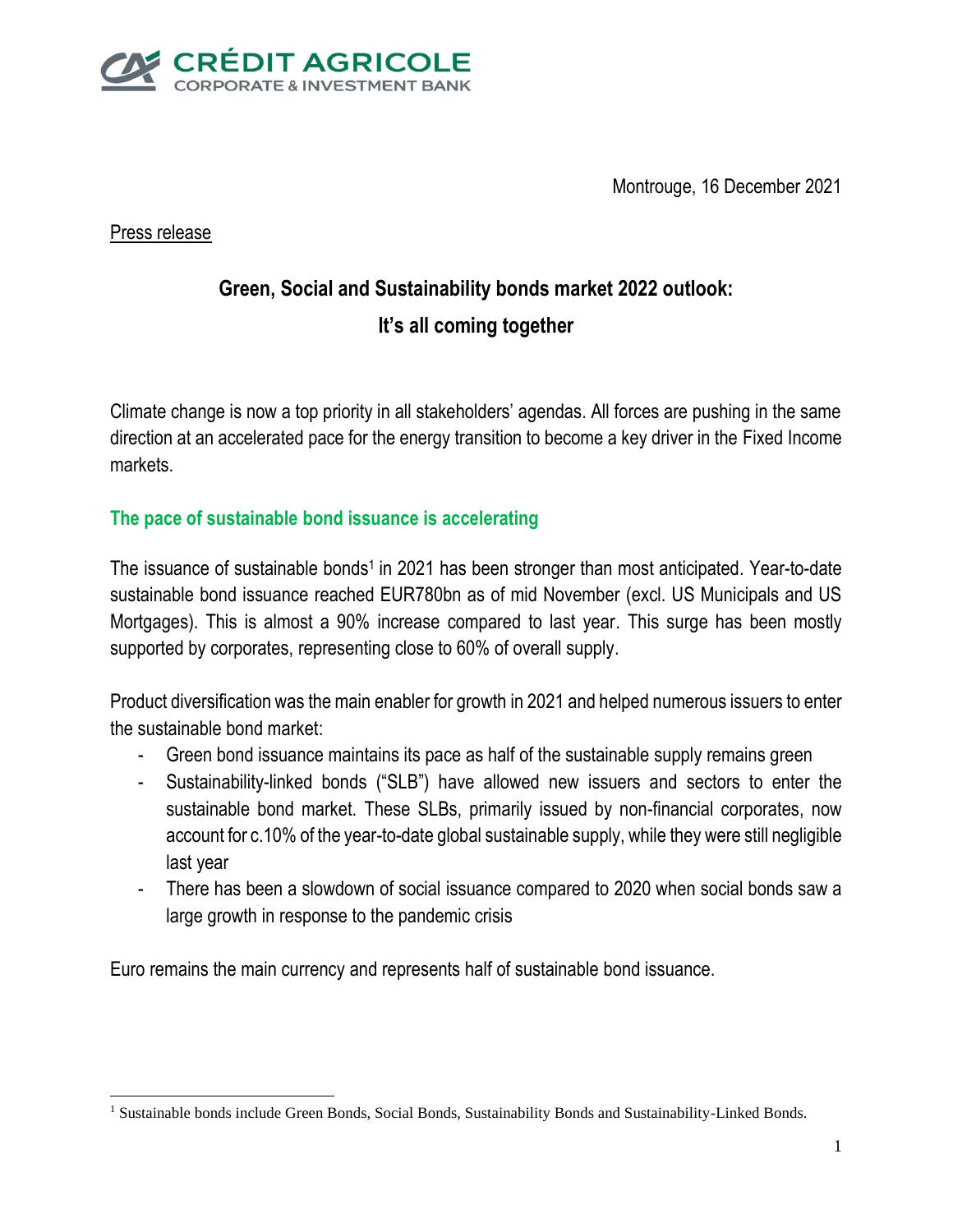

### **Close to EUR1.2trn in issuance in 2022**

Our sustainable bond forecasts highlight that corporates, sovereigns and agencies will continue to signal that they are taking action to fight climate change through the development of a deep, liquid and diversified sustainable bond market and seeking financing for that purpose through such instruments.

The estimated sustainable bond supply will increase by c.50% in 2022, reaching EUR1.2trn. Sustainability-linked bonds should support this growth and are expected to account for 20% of the upcoming sustainable bond supply. The share of EUR-denominated issuance is expected to reduce to c.45%, while USD-denominated issuance is likely to exceed 35% of the total sustainable supply. Green bonds are expected to remain the most common product issued accounting for c.52% of the total upcoming supply.

While it is today largely driven by Europe - thanks to EU climate and disclosure regulation - future political and regulatory evolution in other regions could foster even more the issuance of non-European issuers and in other currencies.

| Sustainable supply in<br><b>EURbn</b> | 2019 | 2020 | <b>YTD 2021**</b> | F 2022  |
|---------------------------------------|------|------|-------------------|---------|
| Corporate - Non-financials            | 80   | 121  | 310               | 510     |
| Corporate - Financials                | 64   | 70   | 126               | 190     |
| Agency                                | 39   | 99   | 115               | 150     |
| Supra                                 | 16   | 67   | 115               | 120     |
| Sovereign                             | 22   | 38   | 98                | 155     |
| <b>Local Authorities</b>              | 15   | 16   | 18                | 50      |
| <b>Grand Total</b>                    | 237  | 411  | 782               | 1 1 7 5 |

#### **Evolution of Sustainable bonds issuance and 2022 forecast by issuer type (EURbn)\***

*Source: Bloomberg, Crédit Agricole CIB*

*\*US Municipals and US Mortgages, 144 securities excluded and only listed companies reported \*\*Cumulated issuances as of 19 November 2021 and published in Crédit Agricole CIB 2022 Sustainable Outlook on December 13th, 2021*

#### **Overall forecast sustainable issuance by product in 2022 (%)**



*Source: Bloomberg, Crédit Agricole CIB*